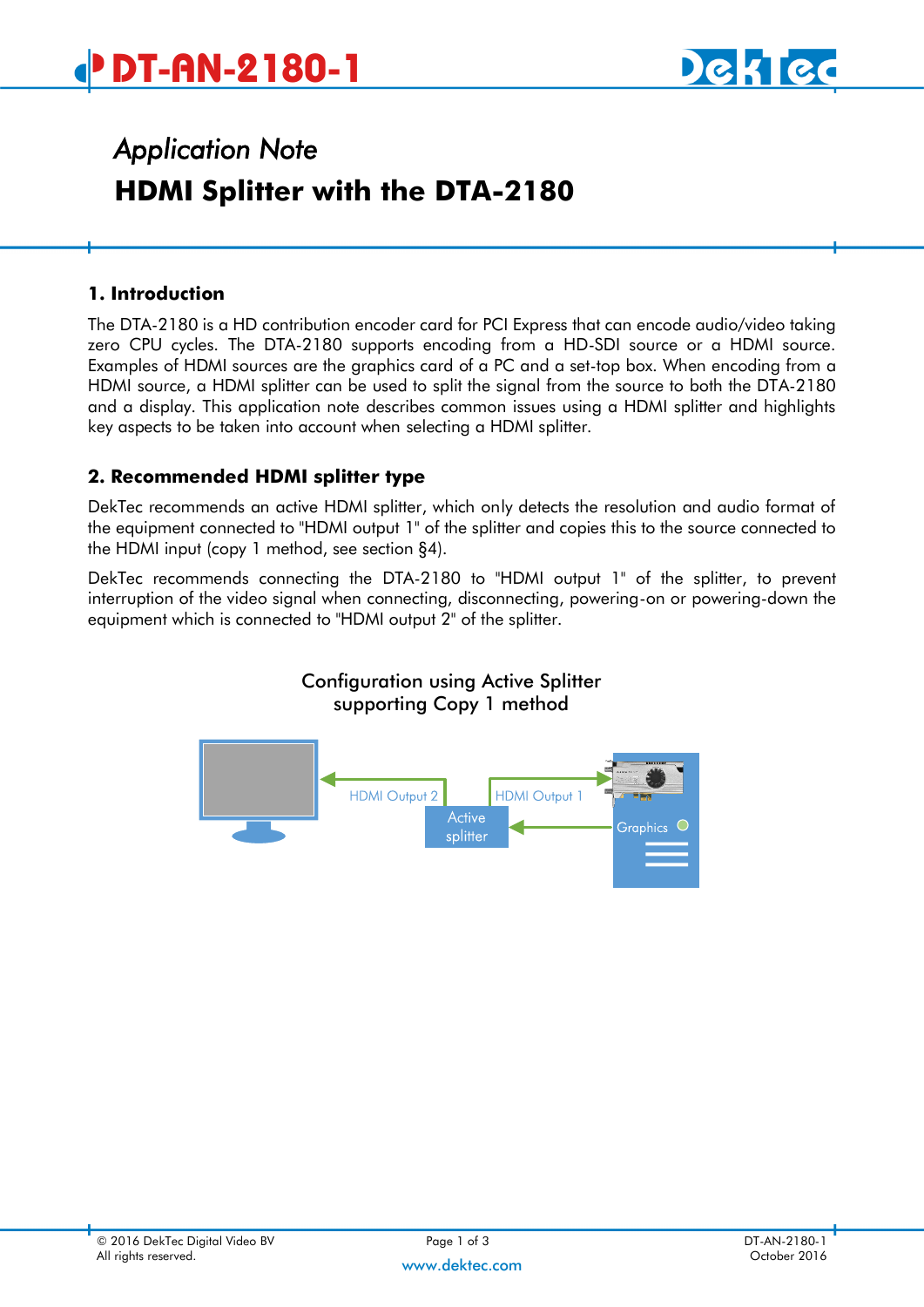### **3. Background information about EDID**

A large number of issues seen in HDMI networks are related to Extended Display Identification Data (EDID) management. Understanding how EDID works helps to avoid these common issues.

When a HDMI source, such as a DVD player or set-top box, connects to a display, it will request information about the display. The display will respond with a manufacturer identifier and capability information. This capability information defines the video resolution and audio signals it can handle. Once the source has received this information, it will then set up the video and audio signal accordingly. The manufacturer and capability information is known as the EDID.

Using a single source connected to a single display works straight forward. Care should be taken when splitting HDMI signals to multiple displays, due to the fact that both displays have different capabilities (EDID).

Due to the fact that each display has its own manufacturer and capability information, incompatible combinations can be created, e.g. when one display supports up to 1080p, while the other supports up to 720p. When these displays are powered-up in the wrong order, one of the displays might display an "Out of Range" message or something similar. The same applies for the audio configuration.

Depending on the type of HDMI splitter used, the issues descripted above could occur. This can result in a setup which does not work at all or has intermitted troubles (e.g. depending on power-up sequence of the displays).

### **4. HDMI Splitter types**

| Type             | <b>Description</b>                                                                                                                                                                                                                                                                                                                                        |  |
|------------------|-----------------------------------------------------------------------------------------------------------------------------------------------------------------------------------------------------------------------------------------------------------------------------------------------------------------------------------------------------------|--|
| Passive splitter | Splitter which simply connects the HDMI outputs to the HDMI input and is not<br>EDID aware.                                                                                                                                                                                                                                                               |  |
| Active splitter  | Splitters which duplicates the signal by using a HDMI receiver on the input and<br>a HDMI transmitter on each output, maintaining signal integrity on each output<br>port. An active splitter is EDID aware and can have multiple methods to<br>communicate the EDID to the source, such as:                                                              |  |
|                  | • Auto: Automatically detects the highest possible common image resolution<br>and audio format that is supported by both displays.<br>• Copy 1: Only detects the resolution and audio format of the display<br>connected to "HDMI output 1".<br>• Fixed: Using dip switches a selection can be made from a set of pre-<br>configured EDID configurations. |  |
|                  | An active splitter can support one or more methods to communicate the EDID to<br>the source. DekTec recommends using a splitter which supports the Copy 1<br>method. Check with the splitter manufacturer which methods are supported.                                                                                                                    |  |

In general the following splitters are available: